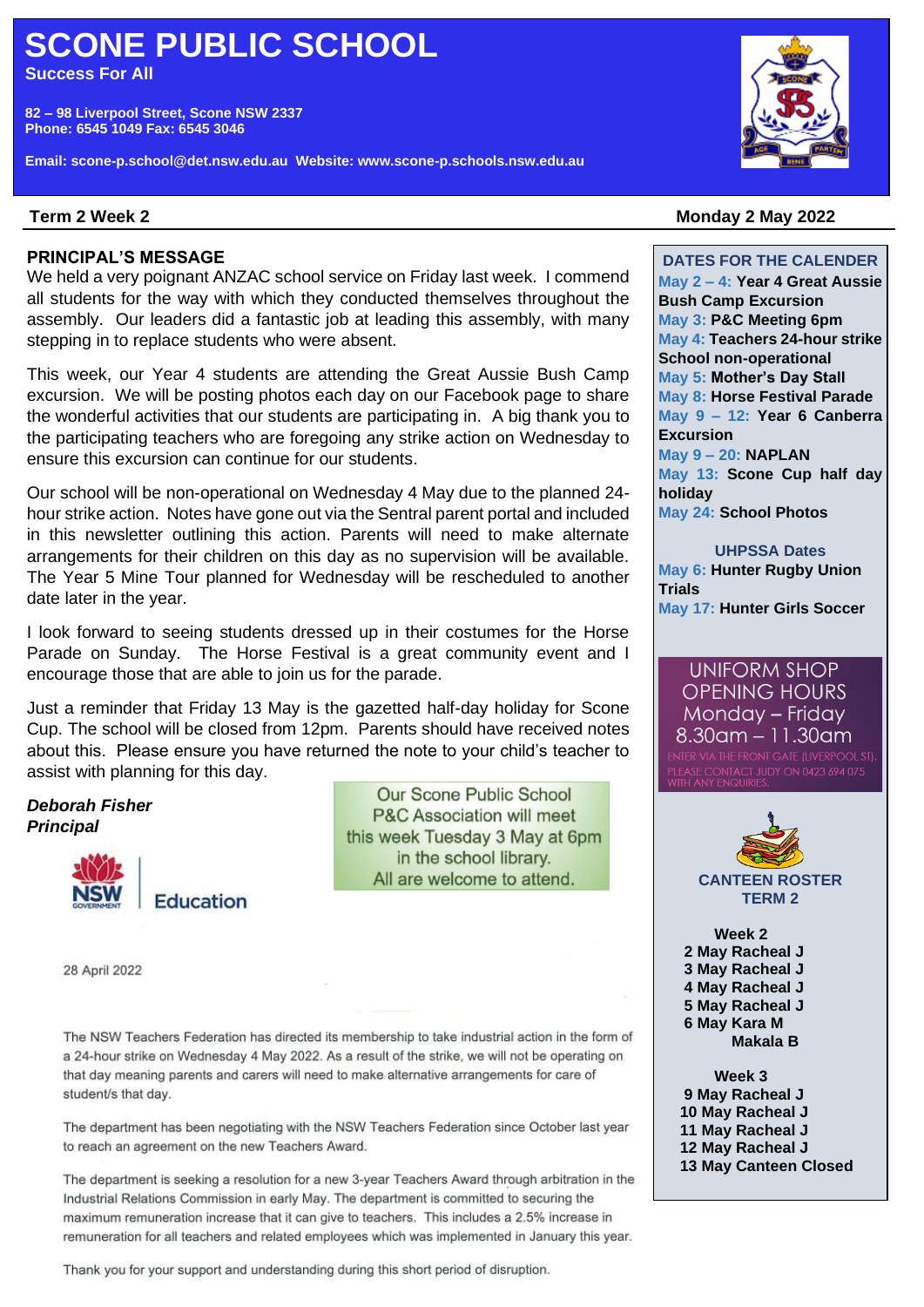



#### **ZONE CROSS COUNTRY**



#### Congratulations to all our students who participated in the Cross Country Carnival last Friday. Well done to the following twelve students who will be heading away to Hunter for the next level – Immogen, Lachlan, Ellie, Millie, Thomas, Paddy, Ruby, Lily, Faith, Grace, Lewis and Harlem.

## **Horse Festival Parade Details**

**Sunday 8 May, 2022** 

#### Theme: "Back in the Saddle"

This is a wonderful community event, one our school enjoys being part of every year!

In keeping with the theme for this year, SPS will be taking part in the parade. We will be creating a 'Cowboys and Cowgirls' theme, as we parade and celebrate such a wonderful event.

Please come dressed as cowboys and cowgirls.



#### A note will be going home at a later date outlining the exact time we will be meeting at Scone Public School on Sunday, 8 May.

It is important to wear comfortable shoes as it is a long walk and we quite often are required to dodge the horse doings.

Looking forward to seeing some wonderful costumes!

Miss Catherine Clunies-Ross **Horse Festival Team** 

#### **SCHOOL PHOTOS**

**School Photos have been rescheduled to Tuesday 24 May**. Students are requested to wear the **winter school uniform** for this. If you require assistance with any item of the school's uniform our Uniform Shop is now open Monday to Friday, 8.30am to 11.30am. You can also contact the school office for assistance.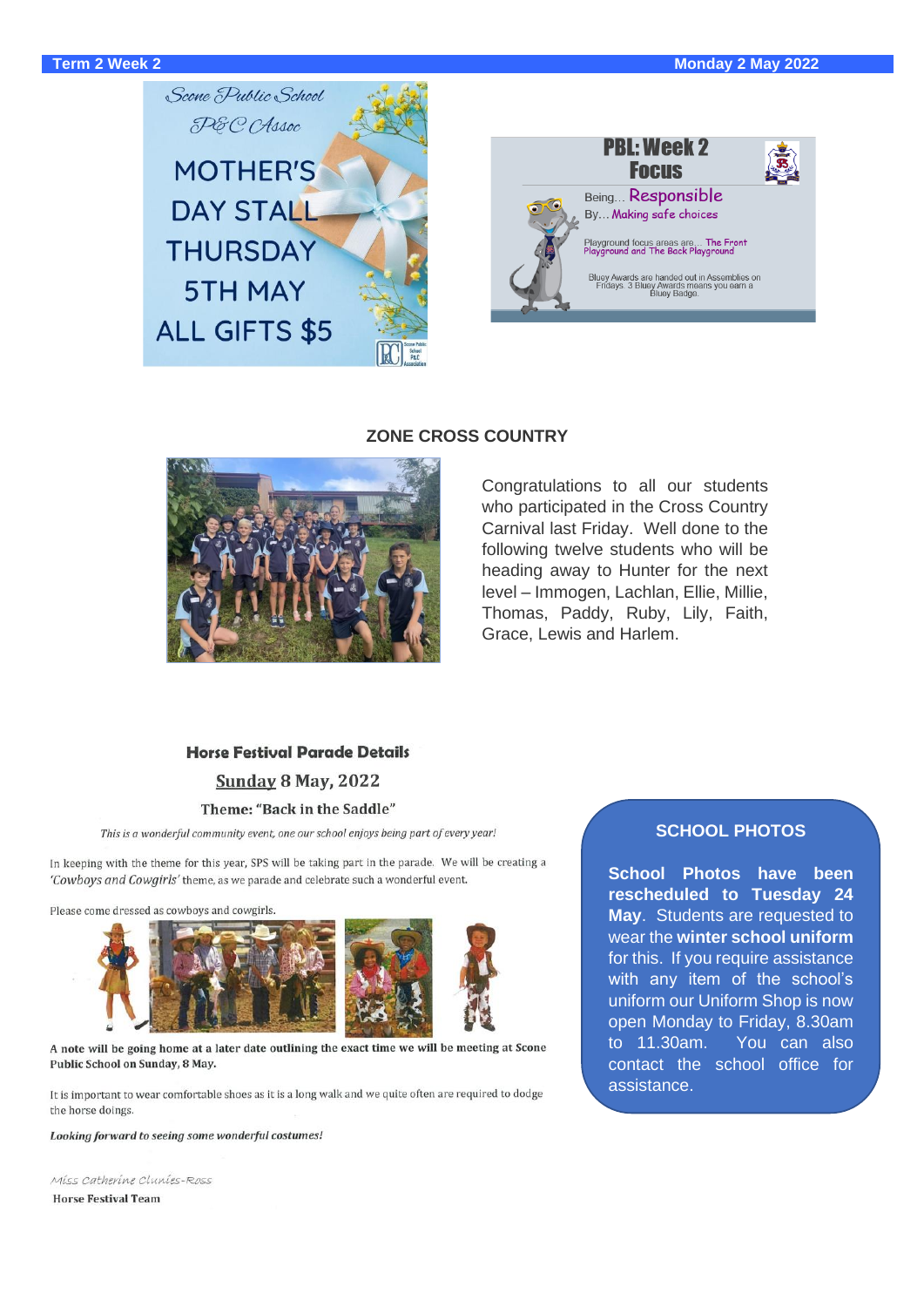#### **POETRY GRAND FINAL**

What a wonderful celebration of poetry it was on Thursday 7 April. Our annual Poetry Competition culminated in a full day of performances, making our Grand Final a sensational success! Many thanks to our adjudicators Mr Rowney and Mrs Cook, who kept us on the tight schedule we had to comply with, so we were able to successfully finish on time. Our morning session of recitations certainly was 'poetry in motion' as seventy-two performances were thoroughly enjoyed by all present, before lunch! Our chairpersons Grace, Emmett, Lily, Cooper, Amaya and Faith conducted the competition with aplomb!

Every student present on the day recited a poem in our Grand Final. They may have done so with their class, with friends and / or individually. This competition allows the opportunity for all our students to shine and appreciate the beauty of poetry.

The results of our Grand Final are as follows:

#### **Kindergarten**

First Sophie, second Ava, third Siella. Highly commended was awarded to Colton, Matilda, Zia and Taneisha.

**Kindergarten whole class choral verse speaking performance section** was won by KL, KH came second and KW third.

#### **Year 1 Individual free choice section:**

First Anna, second Breannah, third Emaleigh. Highly commended to Mackenzie, Emma and Marniee.

#### **Year 2 Individual free choice section:**

First Charlotte, second Alicia, equal third Edward and Amanda. Highly commended was awarded to Hanna, Sophia, Austin and Indigo.

**Stage One whole class choral verse speaking performance section** was won by 2M, second was 2S, third 1O and highly commended went to 1G and 1 / 2 W.

#### **Year 3 Individual free choice section:**

First Stella, second Marley, third Penny and Ava was awarded highly commended.

#### **Year 3 Individual Australian section**:

First Harper, second Will and third Indigo.

#### **Year 3 Small group free choice section:**

First Ava, Harper, Addison, Indigo and Stella, second Sophie and Quinn, third Grace Co and Grace Cr.

#### **Year 3 Small group Australian section**:

Shelby and Marley placed first.

#### **Year 4 Individual free choice section:**

Lucy placed first, Christopher second, Nathaniel third and highly commended went to Lila.

#### **Year 4 Individual Australian section**:

First place went to Immogen, second to Sophia and highly commended to Bailen.

#### **Year 4 Small group free choice section:**

First Lucy, Lila and Immogen, second Immogen and Olivia, third Hartley, Penny and Azizah. Highly commended was awarded to Nathaniel, Aston, Erik, and Jack, Christopher and Hayden, Lara, Hartley and Rubi, Emily and Amelia, Piper, Penny and Sophia.

#### **Year 4 Small group Australian section**:

Jack and Aston first, Jacob and Jensen second.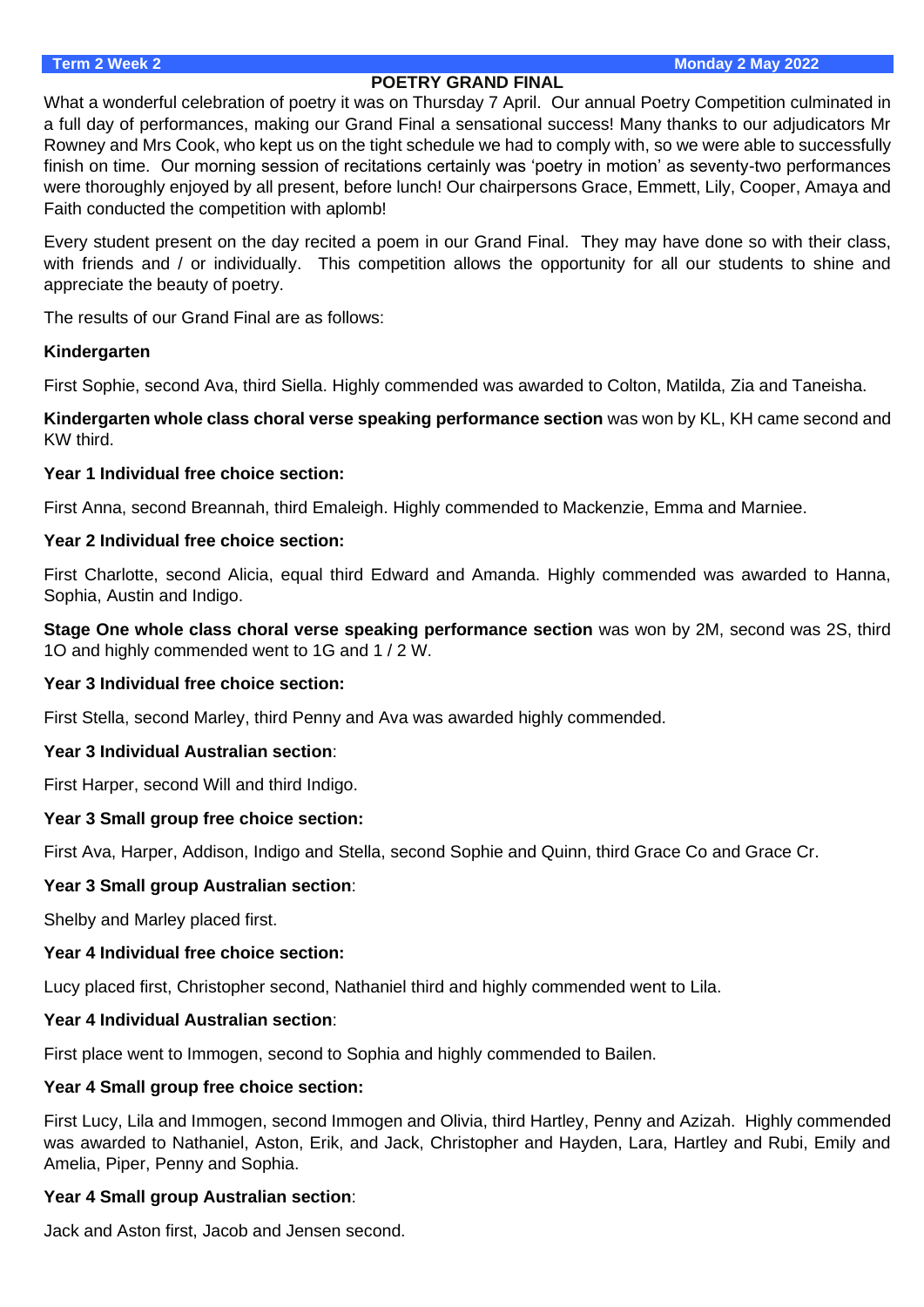#### **Year 5 Individual free choice section:**

First place was awarded to Emily, second Harmony, third Evie and highly commended Millie.

#### **Year 5 Individual Australian section**:

First Izak and second Shelby.

#### **Year 5 Small group free choice section:**

Oscar and Izak first, Emily and Harmony second, third Toby, Lochlan, Paddy and Archie. Highly commended Emily and Evie, Izzy and Layla, Isobel and Chloe.

#### **Year 5 Small group Australian section**:

First place Teagan, Emily, Ellie and Millie.

#### **Year 6 Individual free choice section:**

First place Amaya, second Faith, third Eilish and highly commended Cooper.

#### **Year 6 Individual Australian section**:

First place Ryan, second Lily and equal third Ruby and Bailey.

#### **Year 6 Small group Australian section**:

First Riley and Alexa, second Bridget and Kate.

#### **Year 6 Small group free choice section:**

Faith and Amaya first, second Ruby and Shaelee and highly commended Hannah and Scarlet.

**Primary whole class choral verse speaking performance section** was won by 4B, second 3 / 4 HB, third 6D and highly commended 5K.

What a joy it was to welcome back visitors into our school. Rest assured; you made each child thrilled that you could attend! This magnificent day of 'poetry on parade' certainly couldn't have been possible without the support of parents, the enthusiasm from all our students, who were so eager to participate, and the teachers who guided and trained their classes and students in this form of public performance. Many thanks to all involved.

Nicole Borg

#### **MUSWELLBROOK AND UPPER HUNTER EISTEDDFOD CANCELLED FOR 2022**

It is with much sadness that I must inform our school community of the cancellation of the 2022 Muswellbrook and Upper Hunter Eisteddfod. Scone Public School has a rich tradition and history of supporting this wonderful district event. I know that many students will be very disappointed that they won't be progressing from our Poetry Grand Final and Public Speaking competition to this wider stage. The opportunity to compete against other schools and children is always exciting and rewarding, no matter the result. It is hoped that the Eisteddfod can return in 2023. The committee is desperate for volunteers. If you know of anyone who would like to be involved, in any capacity, please ask them to contact me at the school.

Nicole Borg

#### **LIBRARY NEWS**

Congratulations to the 3 students who got the chance to achieve 100% in a busy first week of school.



#### **Library Lesson Timetable**

Monday: KH, KL, KW Tuesday: 6S, 6P, 6D, 3T, 3C Wednesday: 1G, 1/2W, 1O, 3/4HB, 4R, 4B Thursday: 2S, 2M, 5M, 5K

#### **Library Bags**

To protect the precious resources of our Library it is required that **ALL** students have a library bag. It should be large enough to fit two junior fiction books in or in the case of primary students the 2-6 books that they may be borrowing each week. The P&C have some great waterproof bags with the school crest for sale at the Uniform Shop.